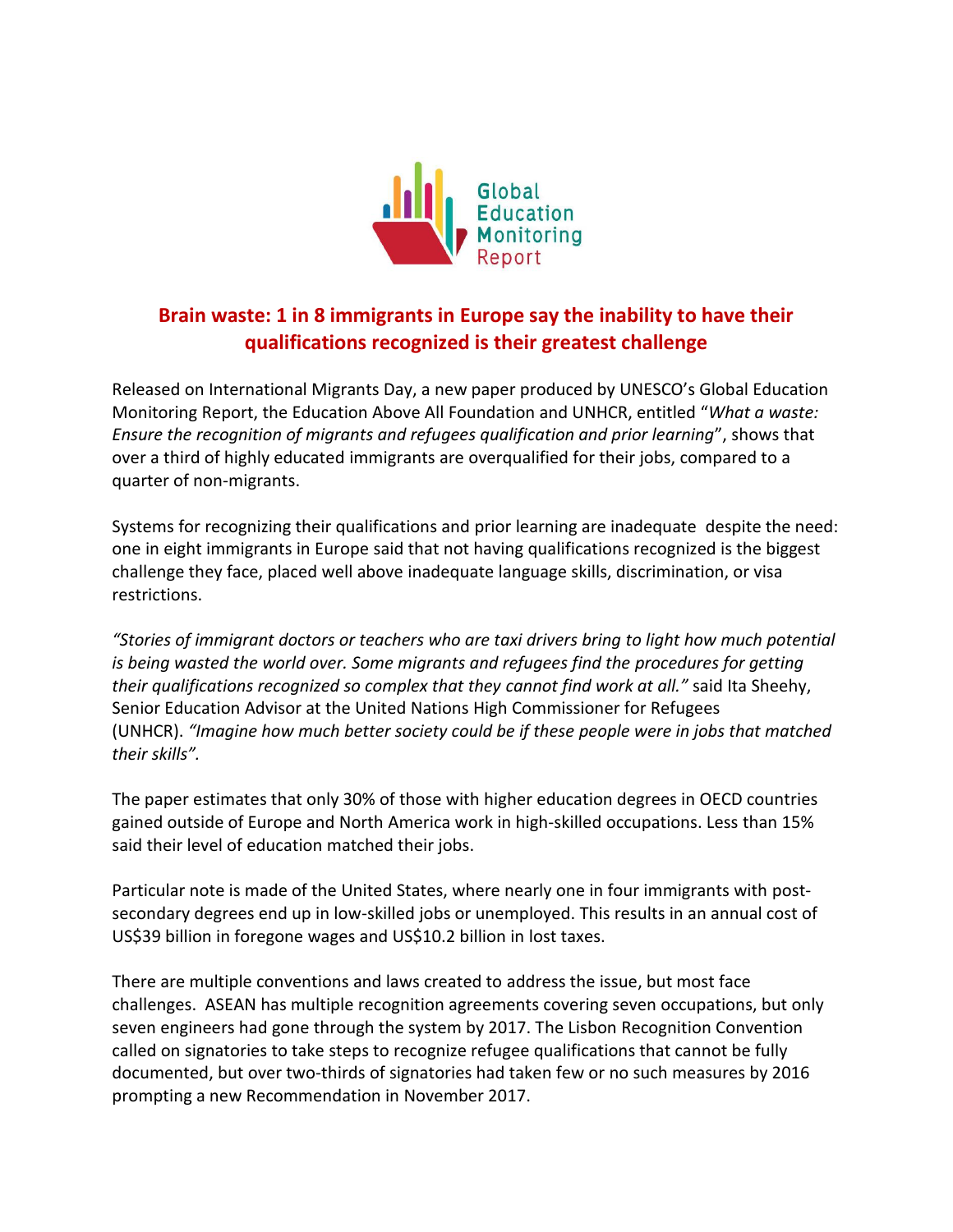National systems are also often fragmented, or not effectively advertised, reducing their value: Canada's has no fewer than 400 regulatory bodies associated with its systems. Poland set up a process to assess migrants' qualifications, but had no cases in the first year.

*"Refugees are even less likely to have proof of qualifications in their possession,*" said Manos Antoninis, Director of the Global Education Monitoring Report. "*When fleeing a conflict, packing a diploma is likely not to be top of your mind. Systems need to be simpler and reduce the administrative hoops that refugees are being asked to jump through."*

Some countries are taking positive steps. Germany has a website on qualifications' recognition, accessible in 9 languages, which receives 1 million visitors a year. In Flanders, Belgium, fees for recognition procedures are waived for displaced people, and an adapted procedure is offered when they have no evidence of qualifications. Italy has set up an informal network of experts to help evaluate refugees' qualifications. Several countries including Norway have worked with the Council of Europe to develop a European Qualifications Passport for Refugees, which is currently being rolled out in Greece, Italy, Norway and the United Kingdom and has potential for broader global application.

Learning that comes without a piece of paper is even harder to assess. Although a small number of countries have positive practices specifically assessing prior learning of migrants and refugees, including in Norway, which electronically maps the skills of adults in asylum reception centres, most do not. Only one third of European countries had projects to validate prior learning that were targeted at immigrants. France, for example, does not target immigrants in its system to recognize prior learning launched in 2002.

Children and students also face challenges being placed in appropriate school levels without official paperwork. Positive initiatives are seen in Costa Rica, Iraq, Lebanon, South Africa, Sweden and Turkey, including sitting placement or general knowledge tests, doing interviews, or bridging programmes. Sweden's Education Act lets unaccompanied minors be assessed and placed at the appropriate level within two months of arrival.

Mary Joy Pigozzi, Dr Mary Joy Pigozzi, Executive Director of Education Above All's programme, Educate A Child, said: *"A new Global Convention on the Recognition of Higher Education Qualifications drafted by UNESCO is tabled for adoption next year. But while a lot of emphasis is being placed on perfecting our instruments for higher education, we should not forget the recognition challenges at the primary and secondary education level as expressed in our recently published policy paper entitled* "*What a waste: Ensure the recognition of migrants and refugees qualification and prior learning*"*.*

## **Recognition mechanisms need to:**

1. include provisions targeted at migrants and refugees